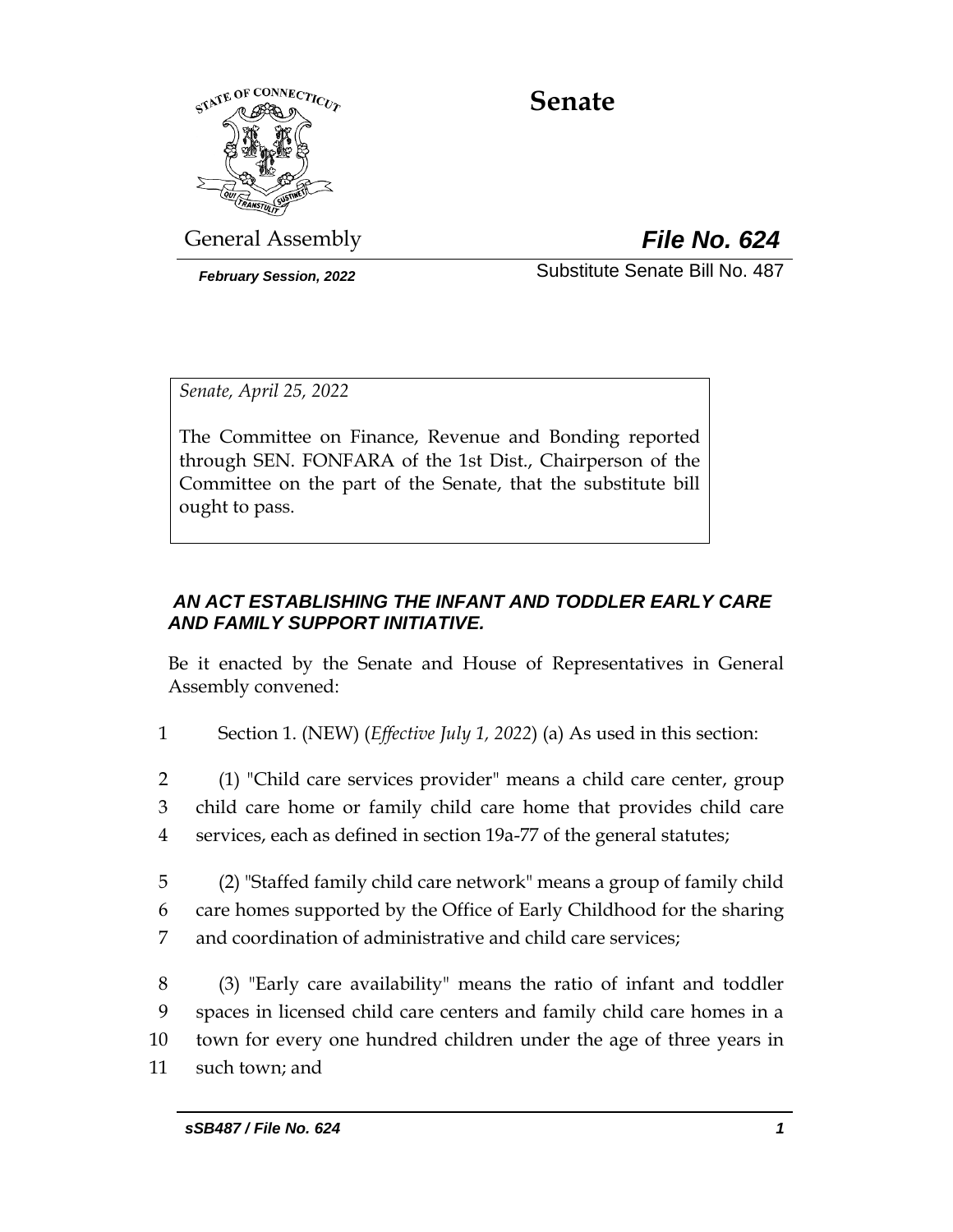(4) "Accredited" means accredited by the National Association for the Education of Young Children, National Association for Family Child Care, a Head Start on-site program review instrument or a successor instrument pursuant to federal regulations, or otherwise meeting such criteria as may be established by the Commissioner of Early Childhood, unless the context otherwise requires.

 (b) The Office of Early Childhood shall establish and administer the Infant and Toddler Early Care and Family Support Initiative. The initiative shall provide grants-in-aid to child care service providers and staffed family child care networks to support the growth and enhancement of a system of high-quality early childhood care and education by creating and subsidizing infant and toddler spaces in high- need areas throughout the state. The office shall establish standards for the initiative. The standards may include, but need not be limited to, guidelines for staff-child interactions, lesson plans, parental involvement, staff qualifications and training and curriculum content including preliteracy development.

 (c) The Commissioner of Early Childhood may enter into a five-year contract with a child care service provider or staffed family child care networks, to create new or support existing infant and toddler spaces in such child care centers, group child care homes and family child care homes. In entering into a contract under the initiative, the commissioner shall give priority to those child care centers, group child care homes and family child care homes that are (1) located in towns with the lowest median household income and greatest deficit of early care availability, (2) creating new infant and toddler spaces, (3) accredited, and (4) licensed to individuals who reflect the demographics of the infant and toddler population in the community in which such center or home is located.

 (d) Any contract entered into under the initiative shall provide (1) a grant-in-aid for each infant and toddler space that is in an amount that is at least seventy-five per cent of the market rate, as determined by the Commissioner of Early Childhood pursuant to the current market rate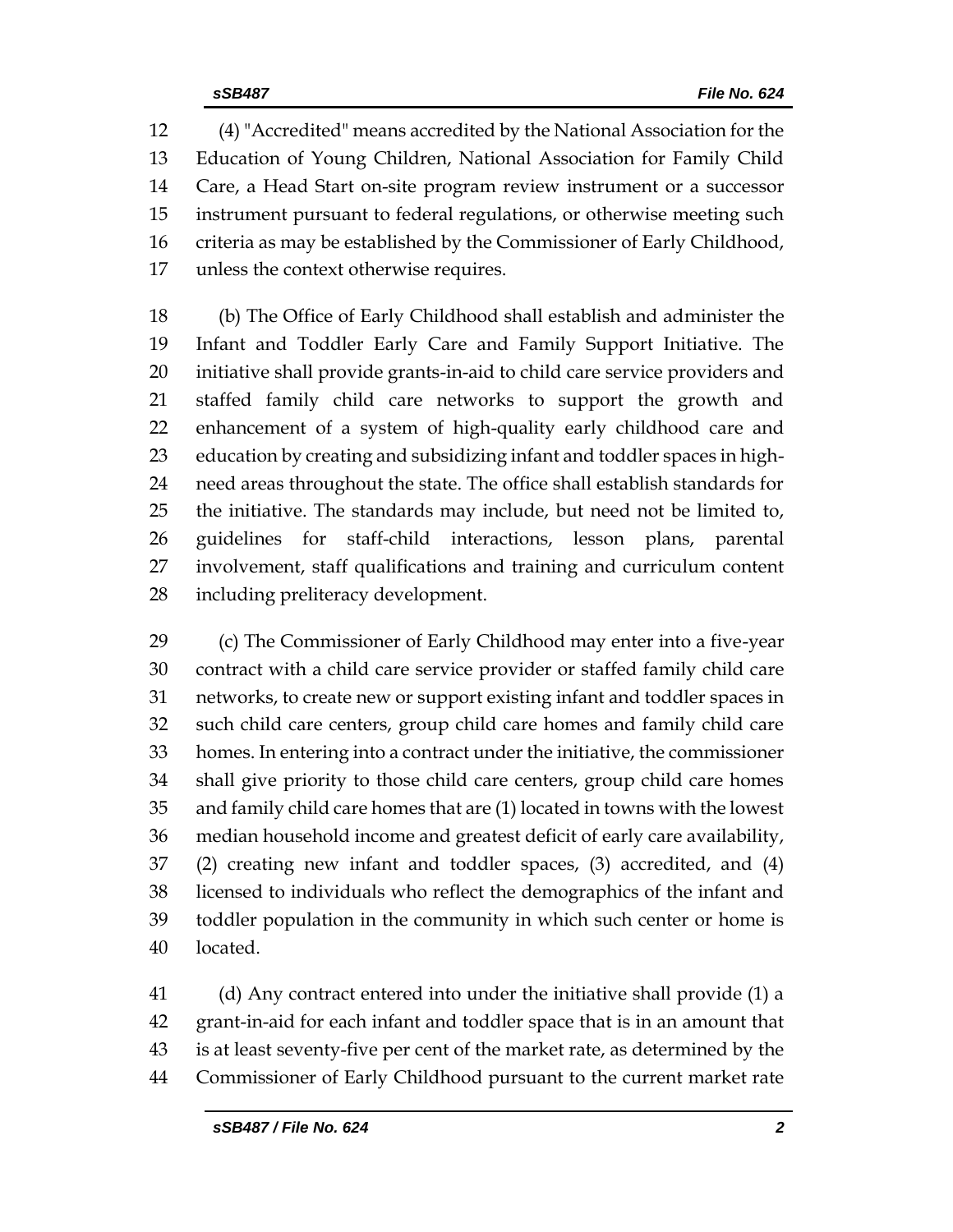study required under federal law, (2) a bonus equal to twenty-five per cent of the amount described in subdivision (1) of this subsection to any accredited child care center, group child care home or family child care home, (3) access to family support services in accordance with the provisions of subsection (e) of this section, and (4) in the case of a child care center, group child care home or family child care home that enters into a contract with the office and is not accredited, additional assistance to help such center or home get accredited within three years after the date such center or home enters into such contract.

 (e) Each contract entered into under the initiative shall include provisions requiring the office to provide access to and support for family support services in the amount of ten per cent of the total grant- in-aid under the contract. Such family support services shall include, but need not be limited to, parenting support, information about child development and assistance to help parents complete their education, learn English, enroll in a job training program or find employment.

 (f) (1) There is established an account to be known as the "early care and family support account" which shall be a separate, nonlapsing account within the General Fund. The account shall contain any moneys required by law to be deposited in the account. Moneys in the account shall be expended by the Office of Early Childhood for the purposes of the initiative established under this section.

 (2) For the fiscal year ending June 30, 2024, and each fiscal year thereafter, an amount equal to the percentage remaining after the amounts have been calculated pursuant to section 2-33c of the general statutes, as amended by this act, shall be transferred from the resources of the General Fund to the early care and family support account and credited to such account for the purposes of such initiative. The Office of Policy and Management shall make such funds available in quarterly allotments.

 (3) (A) The office may use a portion of the funds in the account to (i) provide technical assistance to existing child care centers, group child care homes and family child care homes in planning for the expansion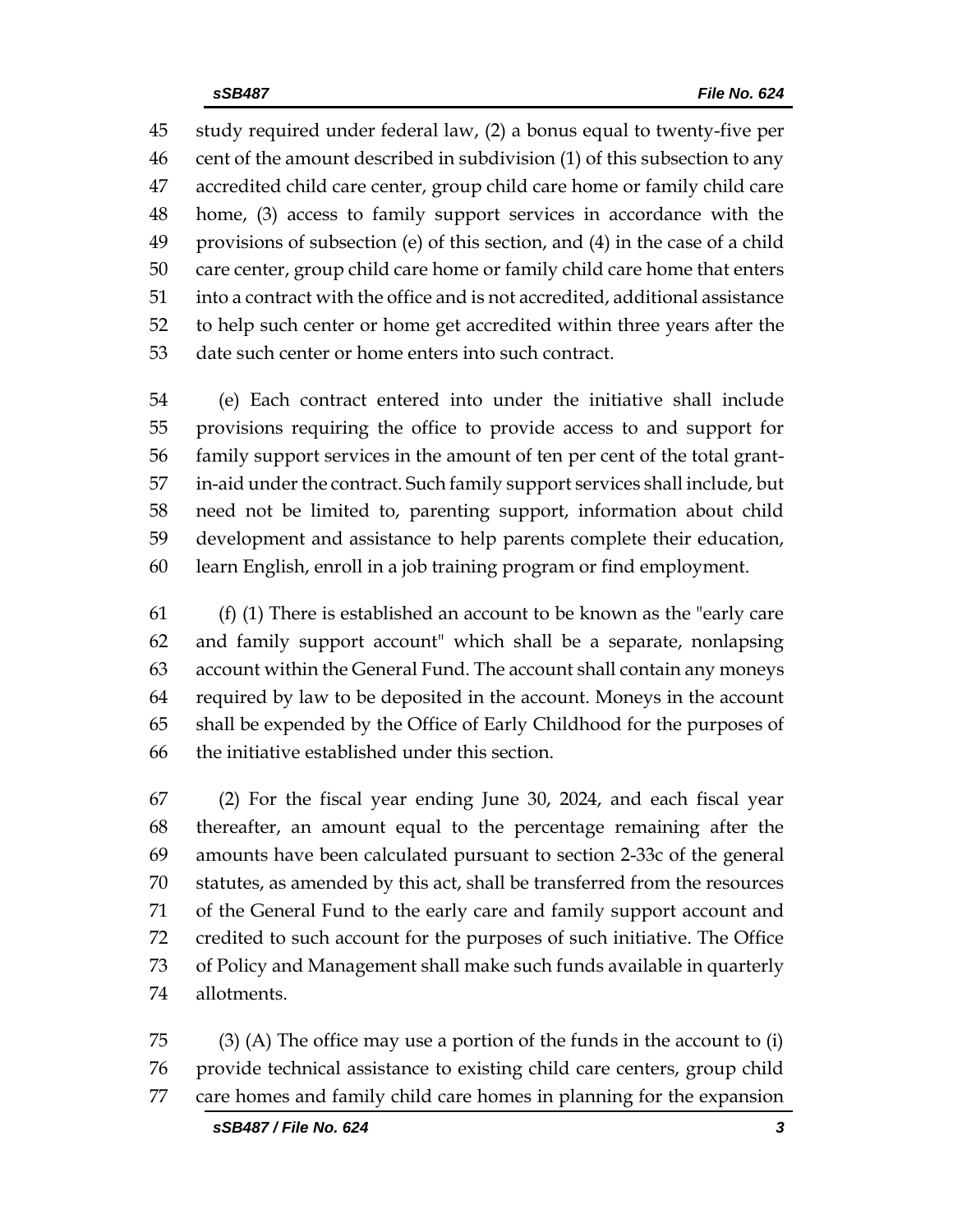of infant and toddler spaces under the initiative, including business planning, accreditation support, predevelopment expenses for any major renovations to an existing building or for new construction and the development of standardized plans and prefabricated buildings, (ii) develop family support services, and (iii) develop data collection and evaluation tools for continuous program improvement, as follows: For the fiscal year ending June 30, 2024, up to fifty per cent of such funds; for the fiscal year ending June 30, 2025, up to thirty-five per cent of such funds; and for the fiscal year ending June 30, 2026, up to twenty per cent of such funds.

 (B) For the fiscal year ending June 30, 2027, and each fiscal year thereafter, the office may expend up to ten per cent of the funds in the account for the initiative for program evaluation, quality improvement and capacity expansion.

 Sec. 2. Section 10-507 of the general statutes is repealed and the following is substituted in lieu thereof (*Effective July 1, 2022*):

 (a) There is established an account to be known as the "smart start competitive capital grant account" which shall be a capital projects fund. The account shall contain the amounts authorized by the State Bond 97 Commission in accordance with section  $10-508$ , as amended by this act, and any other moneys required by law to be deposited in the account. Moneys in the account shall be expended by the Office of Early Childhood for the purposes of the Connecticut Smart Start competitive 101 grant program established pursuant to section 10-506 and the Infant and Toddler Early Care and Family Support Initiative established pursuant to section 1 of this act.

 (b) There is established an account to be known as the "smart start competitive operating grant account" which shall be a separate, nonlapsing account within the General Fund. The account shall contain moneys required by law to be deposited in the account. Moneys in the account shall be expended by the Office of Early Childhood for the purposes of the Connecticut Smart Start competitive grant program established pursuant to section 10-506 and the Infant and Toddler Early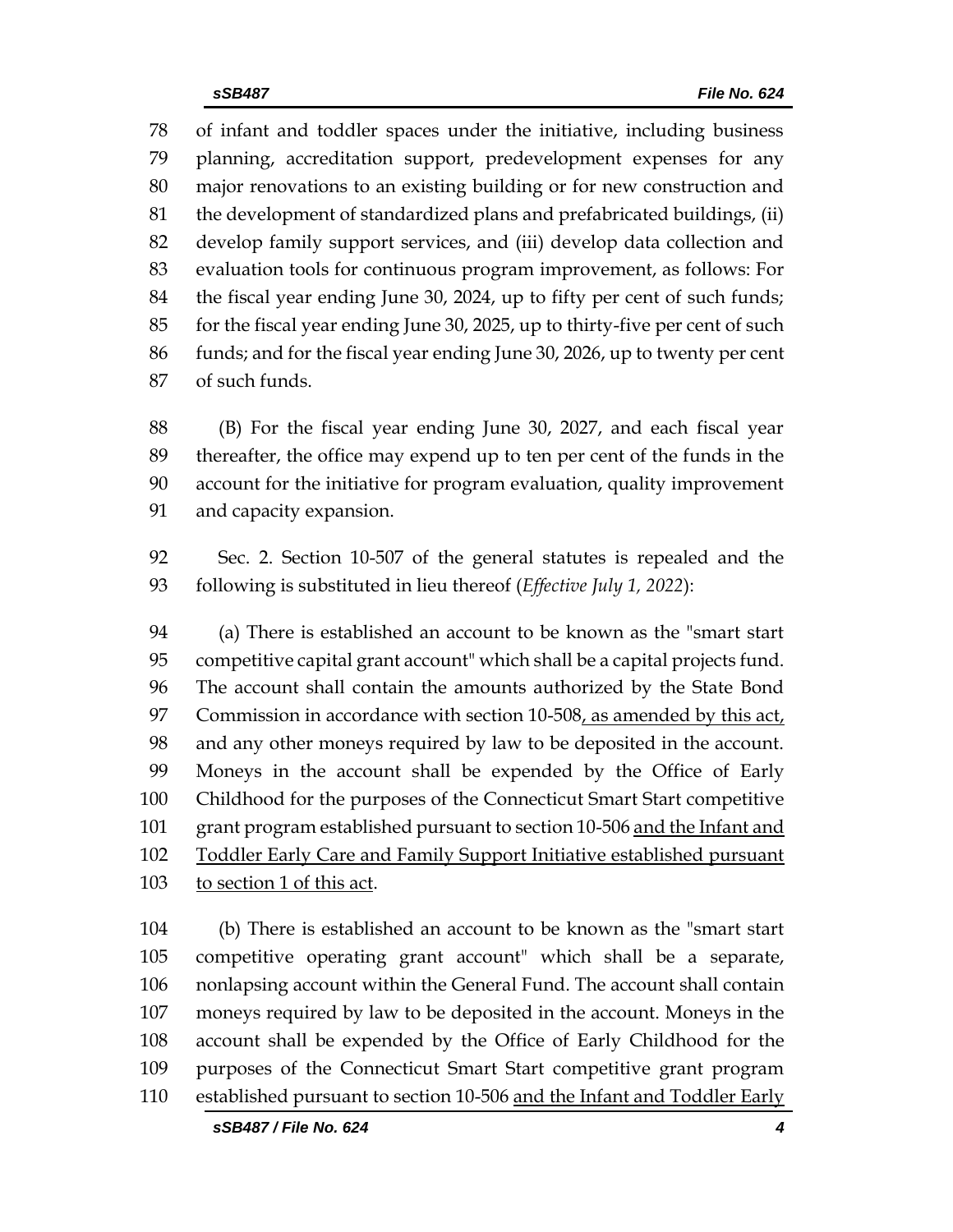Care and Family Support Initiative established pursuant to section 1 of

this act.

 Sec. 3. Subsection (b) of section 10-508 of the 2022 supplement to the general statutes is repealed and the following is substituted in lieu thereof (*Effective July 1, 2022*):

 (b) The proceeds of the sale of said bonds, to the extent of the amount stated in subsection (a) of this section, shall be used by the Office of Early Childhood for the purposes of early care and education facility improvements in the Smart Start competitive grant program established pursuant to subsection (a) of section 10-501, section 10-506 and section 3 of public act 14-41, the school readiness program, as defined in section 10-16p, state-funded day care centers pursuant to section 8-210, Even Start program pursuant to section 10-265n, programs administered by local and regional boards of education, and to expand the delivery of child care services to infants and toddlers **[**where a demonstrated need exists, as determined by the Office of Early Childhood**]** under the Infant 127 and Toddler Early Care and Family Support Initiative established pursuant to section 1 of this act. Grants awarded pursuant to this subsection shall be used for facility improvements and minor capital repairs. Applicants eligible pursuant to this subsection may submit an application to the Office of Early Childhood and may receive a grant for capital expenses in an amount not to exceed seventy-five thousand dollars per classroom for costs related to the renovation of a facility.

 Sec. 4. Section 2-33c of the general statutes is repealed and the following is substituted in lieu thereof (*Effective July 1, 2023*):

 **[**(a)**]** In addition to the provisions of section 2-33a, on and after July 1, 2019, **[**except as provided in subsection (b) of this section,**]** the General Assembly shall not authorize General Fund and Special Transportation Fund appropriations for any fiscal year in an amount that, in the aggregate, exceeds the percentage of the statement of estimated revenue passed pursuant to subsection (b) of section 2-35 for each fiscal year indicated as follows: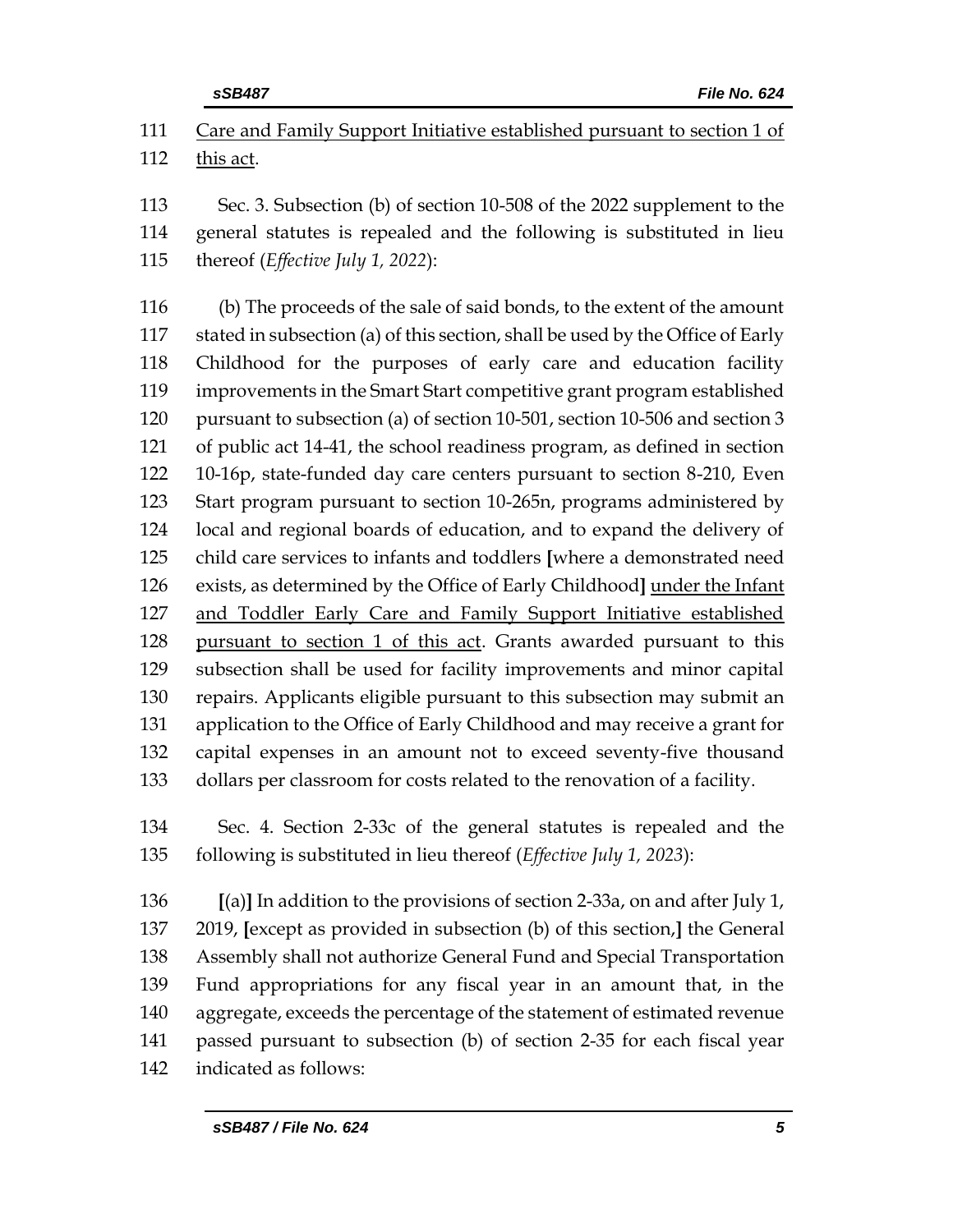|                | sSB487                      | File No. 624                    |  |  |
|----------------|-----------------------------|---------------------------------|--|--|
| <b>T1</b>      | Fiscal Year Ending June 30, | Percentage of Estimated Revenue |  |  |
| T <sub>2</sub> | 2020                        | 99.5                            |  |  |
| T <sub>3</sub> | 2021                        | 99.25                           |  |  |
| T <sub>4</sub> | 2022                        | 99                              |  |  |
| T <sub>5</sub> | 2023                        | 98.75                           |  |  |
| T <sub>6</sub> | 2024                        | 98.5                            |  |  |
| T7             | 2025                        | 98.25                           |  |  |
| T <sub>8</sub> | 2026, and each              | 98                              |  |  |
| T <sub>9</sub> | fiscal year thereafter      |                                 |  |  |

 **[**(b) The General Assembly may authorize General Fund and Special Transportation Fund appropriations for any fiscal year in an amount that, in the aggregate, exceeds the percentage of estimated revenue specified in subsection (a) of this section for such fiscal year, if:

 (1) (A) The Governor declares an emergency or the existence of extraordinary circumstances and at least three-fifths of the members of each house of the General Assembly vote to exceed such percentage for the purposes of such emergency or extraordinary circumstances, and (B) any such appropriation is for the fiscal year in progress only. Any such declaration shall specify the nature of such emergency or circumstances; 153 or

154 (2) Each house of the General Assembly approves by majority vote 155 any such appropriation for purposes of an adjusted appropriation and

156 revenue plan.**]**

| This act shall take effect as follows and shall amend the following<br>sections: |                     |             |  |  |  |  |
|----------------------------------------------------------------------------------|---------------------|-------------|--|--|--|--|
| Section 1                                                                        | <i>July 1, 2022</i> | New section |  |  |  |  |
| Sec. 2                                                                           | July 1, 2022        | 10-507      |  |  |  |  |
| Sec. 3                                                                           | July 1, 2022        | $10-508(b)$ |  |  |  |  |
| Sec. 4                                                                           | July 1, 2023        | $2-33c$     |  |  |  |  |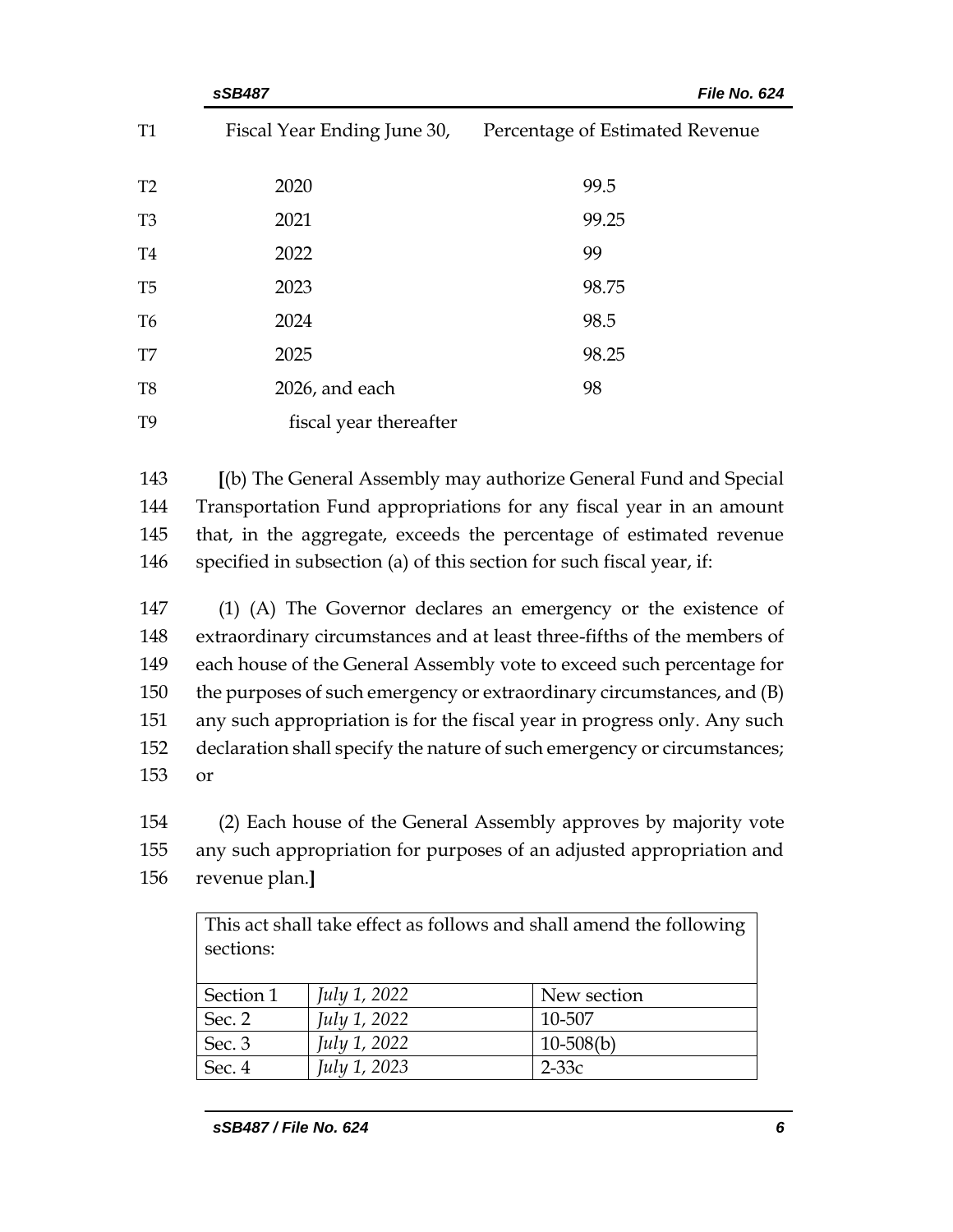## *Statement of Legislative Commissioners:*

In Section 1(b), the provisions in the last sentence were reordered for clarity, in Section 1(d)(4), "after the date such center or home enters into such contract" was added after "three years" for clarity, and in Section 1(e), the last sentence was rewritten for consistency with standard drafting conventions.

*FIN Joint Favorable Subst. -LCO*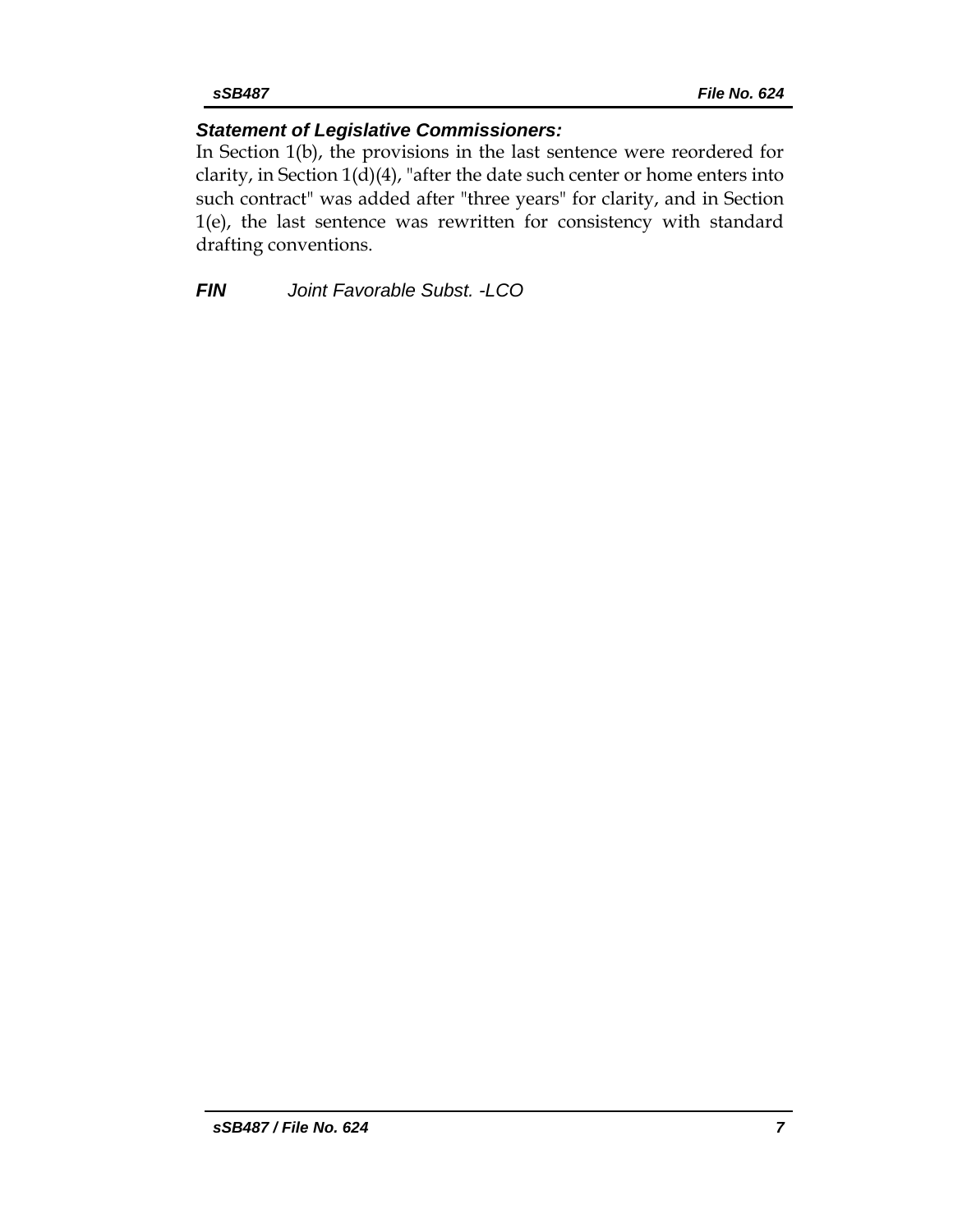*The following Fiscal Impact Statement and Bill Analysis are prepared for the benefit of the members of the General Assembly, solely for purposes of information, summarization and explanation and do not represent the intent of the General Assembly or either chamber thereof for any purpose. In general,*  fiscal impacts are based upon a variety of informational sources, including the analyst's professional *knowledge. Whenever applicable, agency data is consulted as part of the analysis, however final products do not necessarily reflect an assessment from any specific department.*

### *OFA Fiscal Note*

*State Impact:* See Below

*Municipal Impact:* None

#### *Explanation*

The bill redirects General Fund revenue to the Office of Early Childhood (OEC) to establish and administer the Infant and Toddler Early Care and Family Support Initiative to provide grants to child care service providers and staffed family child care networks. Grants must (1) support infant and toddler spaces in an amount equal to at least 75% of the market rate for such spaces, (2) include a bonus of 25% of the grant to accredited providers, and (3) provide access to and support for family support services totaling at least 10% of the total grant amount.

Beginning in FY 24 the bill diverts, to the newly established Early Care and Family Support account within OEC, General Fund revenues equivalent to the budgeted surplus requirements calculated for the General Fund under CGS Section 2-33c. Estimated transfers are provided below.

| Source                    | FY   | Max<br>appropriations<br>as $\%$ of<br>revenues | <b>Budgeted</b><br>surplus<br>requirement<br>$\frac{0}{0}$ | <b>Budgeted</b><br>surplus<br>requirement (in<br>\$ millions) |
|---------------------------|------|-------------------------------------------------|------------------------------------------------------------|---------------------------------------------------------------|
| FY 20 - FY 21             | 2020 | 99.50%                                          | 0.50%                                                      | 92                                                            |
| <b>Budget</b>             | 2021 | 99.25%                                          | 0.75%                                                      | 140.2                                                         |
| FY 22 - FY 23             | 2022 | 99.00%                                          | 1.00%                                                      | 210.2                                                         |
| <b>Budget</b>             | 2023 | 98.75%                                          | 1.25%                                                      | 272.6                                                         |
|                           | 2024 | 98.50%                                          | 1.50%                                                      | 321.2                                                         |
| January 2022<br>Consensus | 2025 | 98.25%                                          | 1.75%                                                      | 385                                                           |
|                           | 2026 | 98.00%                                          | 2.00%                                                      | 452.5                                                         |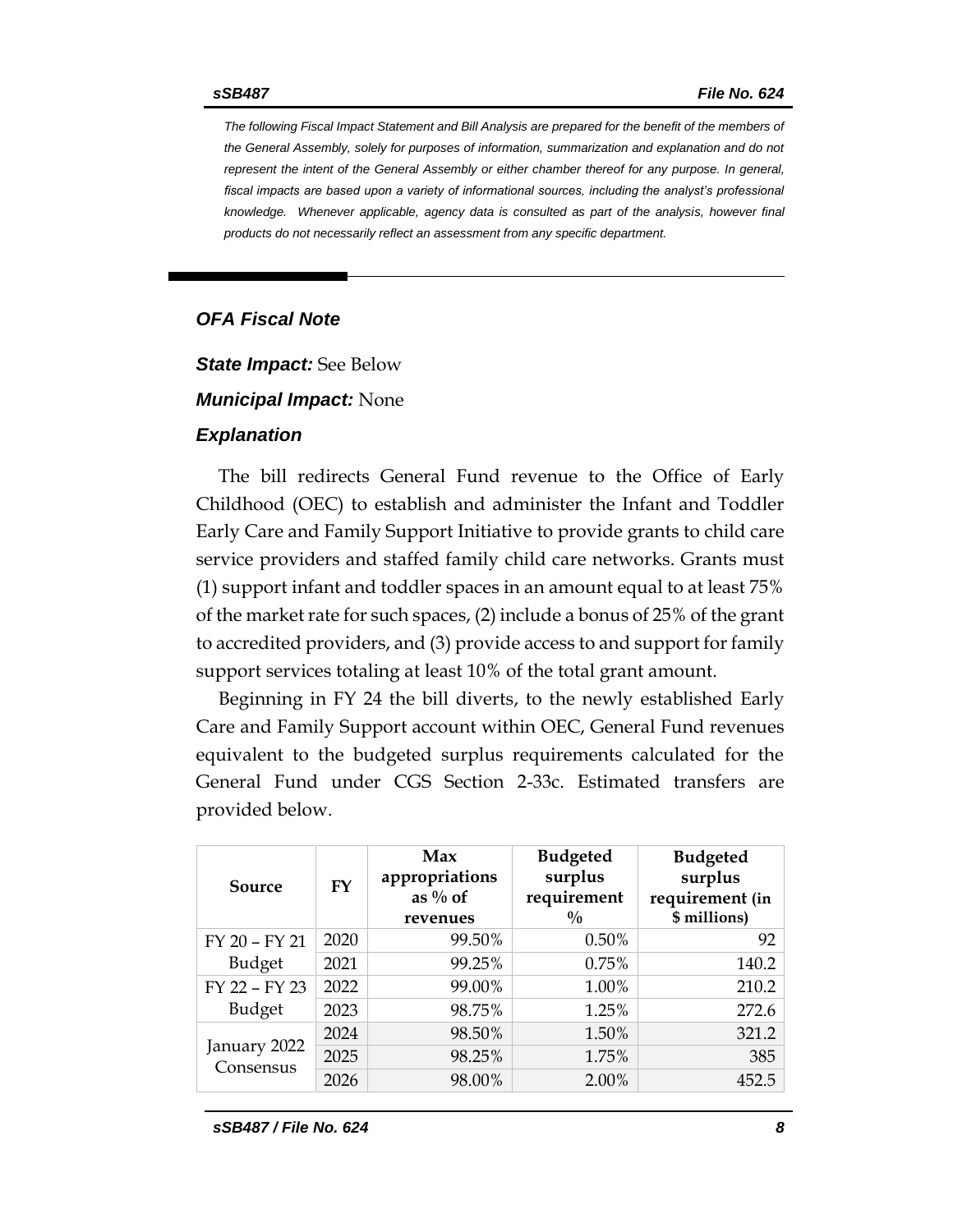The bill results in additional staffing costs to OEC of approximately \$350,000 annually (with associated fringe of \$142,000) to support two Grants and Contracts Specialists, one Associate Accountant and an Education Consultant to administer the Infant and Toddler Early Care and Family Support Initiative. Staffing costs are anticipated to begin in FY 23 as the program is developed, prior to funding availability and grant distribution in FY 24.

The bill makes changes to the Smart Start competitive grant program that could result in increased or more rapid use of bond funds authorized for the program. The program is funded through General Obligation (GO) bond funds. Future General Fund debt service costs may be incurred sooner under the bill to the degree that it causes authorized GO bond funds to be expended or to be expended more rapidly than they otherwise would have been.

As of April 1, 2022, the unallocated bond balance available for the Smart Start program is \$25 million; \$10 million will become effective under current law to start FY 23. The bill does not change GO bond authorizations relevant to the program.

#### *The Out Years*

The annualized ongoing fiscal impact identified above would continue into the future subject to inflation and the terms of any bonds issued.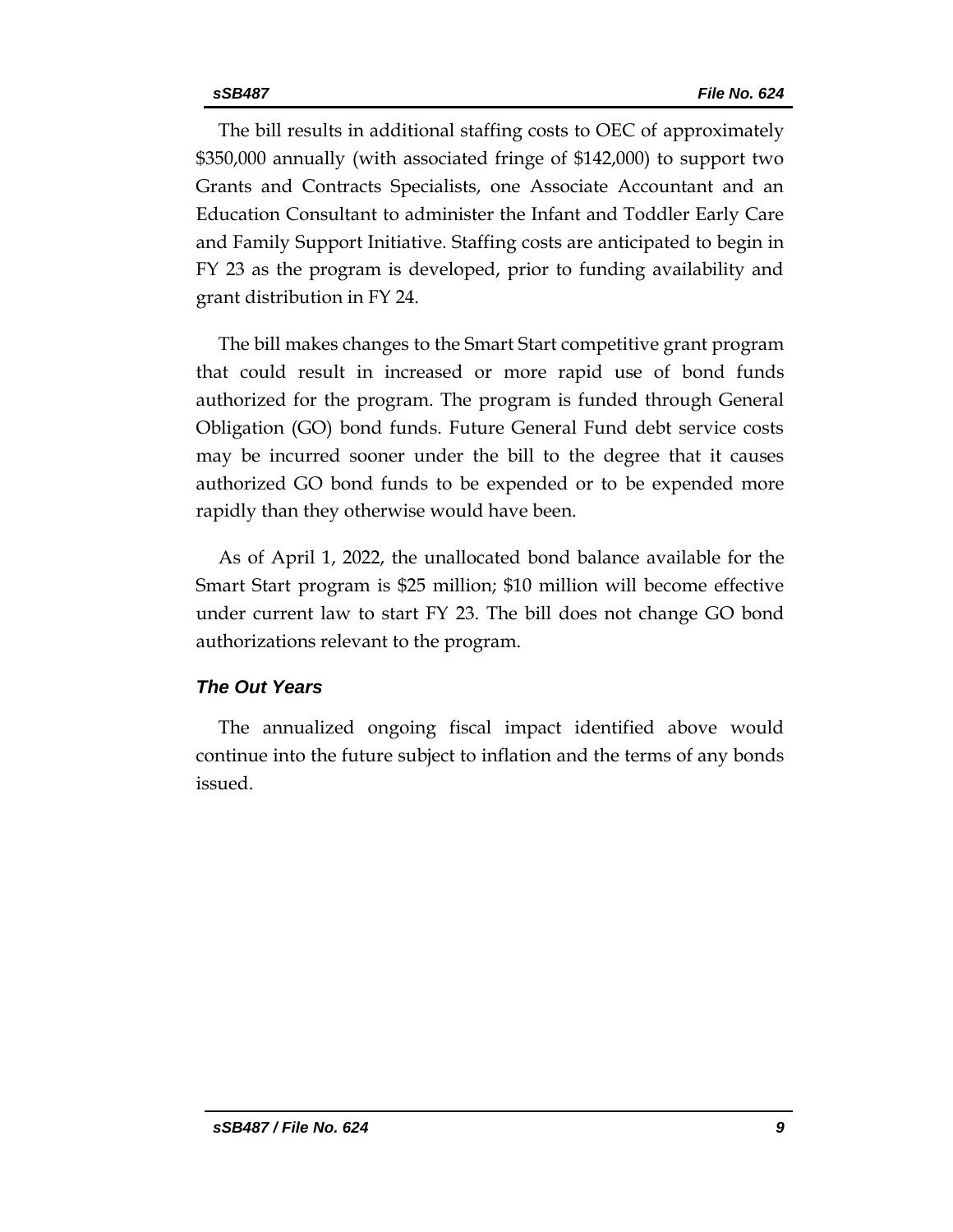# **OLR Bill Analysis**

**SB 487**

## *AN ACT ESTABLISHING THE INFANT AND TODDLER EARLY CARE AND FAMILY SUPPORT INITIATIVE.*

## **SUMMARY**

This bill requires the Office of Early Childhood (OEC) to establish the Infant and Toddler Early Care and Family Support Initiative to provide grants to support the growth and enhancement of a high-quality early childhood care and education system by creating and subsidizing infant and toddler spaces in high-need areas throughout the state.

Under the bill, OEC may enter into five-year contracts with eligible providers, giving priority to accredited centers that are, among other things, creating new infant and toddler spaces and located in towns with the lowest median incomes and greatest early care availability deficits. The bill sets conditions and requirements for the grants and contracts. Generally, grants must equal at least 75% of the market rate for each infant and toddler slot, plus specified bonuses and additional funds for family support services.

Beginning in FY 24, the bill funds the program by transferring an amount equal to the percentage of revenue remaining after the revenue cap is calculated (see BACKGROUND). It also eliminates, beginning July 1, 2023, current law's procedural requirements for exceeding the revenue cap.

The bill also makes the initiative eligible for funding, beginning in FY 23, from existing (1) Smart Start operating and capital grant accounts and (2) bond authorizations for early care and education facility improvement grants.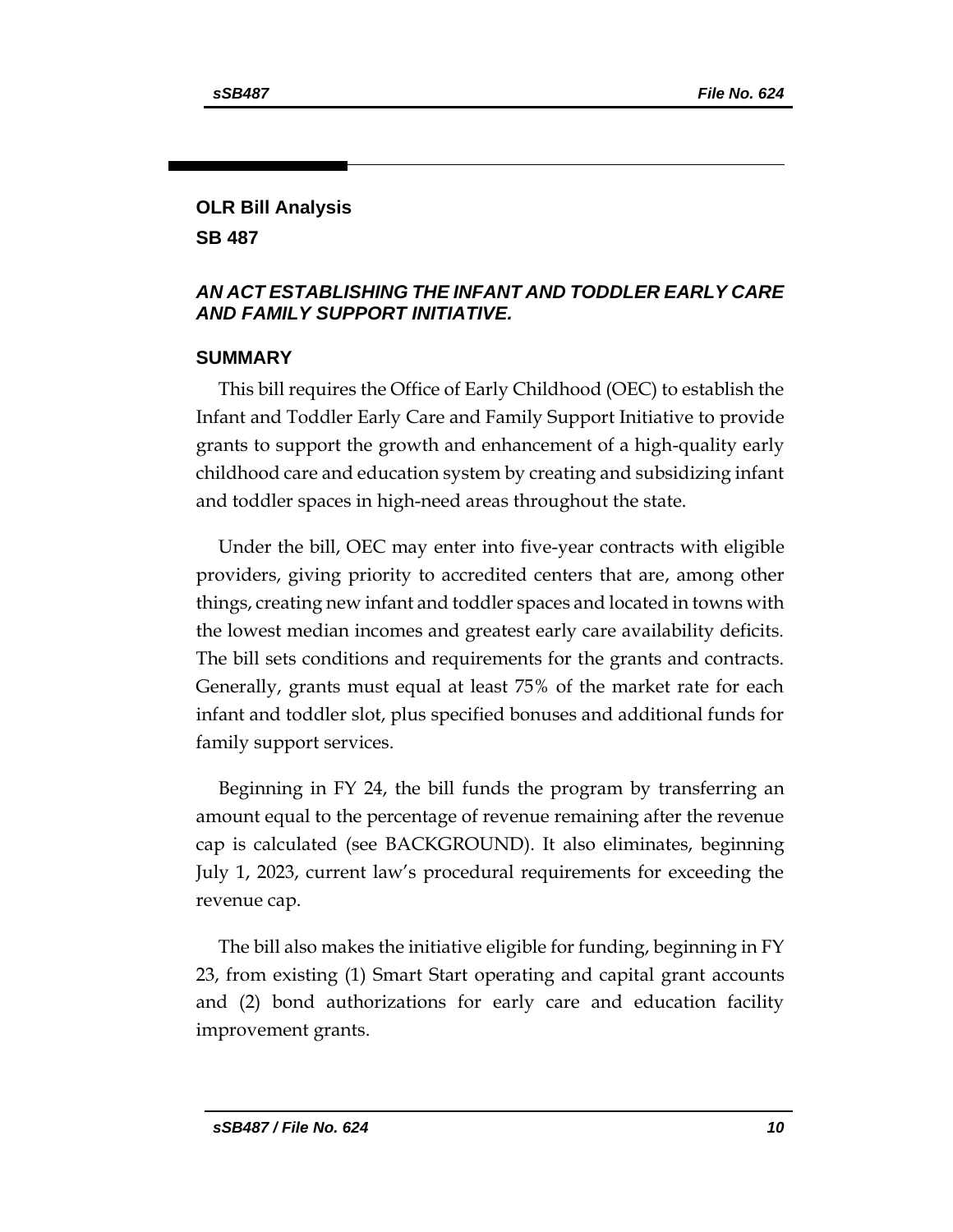EFFECTIVE DATE: July 1, 2022, except that the provision eliminating the revenue cap procedural requirements is effective July 1, 2023.

# **PROGRAM ELIGIBILITY AND ADMINISTRATION**  *Eligibility and Selection*

Under the bill, OEC must provide grants through the initiative to "child care services providers" and "staffed family child care networks." A child care services provider is a child care center, child care home, or family child care home that provides child care services (see BACKGROUND). A staffed family child care network is a group of family child care homes supported by OEC for sharing and coordinating administrative and child care services.

The bill requires OEC to establish standards for the initiative, which may include (1) guidelines for child-staff interaction, (2) lesson plans, (3) parental involvement, (4) staff qualifications, and (5) training and curriculum content, including preliteracy development.

**Priority.** When selecting providers, the commissioner must give priority to providers that are:

- 1. located in towns with the lowest median household income and greatest deficit of "early care availability" (i.e., a town's ratio of infant and toddler spaces available in licensed child care centers and family child care homes for every 100 children under age three);
- 2. creating new infant and toddler spaces;
- 3. accredited by the National Association for the Education of Young Children, National Association for Family Child Care, a Head Start on-site program review instrument, or otherwise meeting OEC-established criteria; and
- 4. licensed to individuals who reflect the demographics of the infant and toddler population in the community in which the provider is located.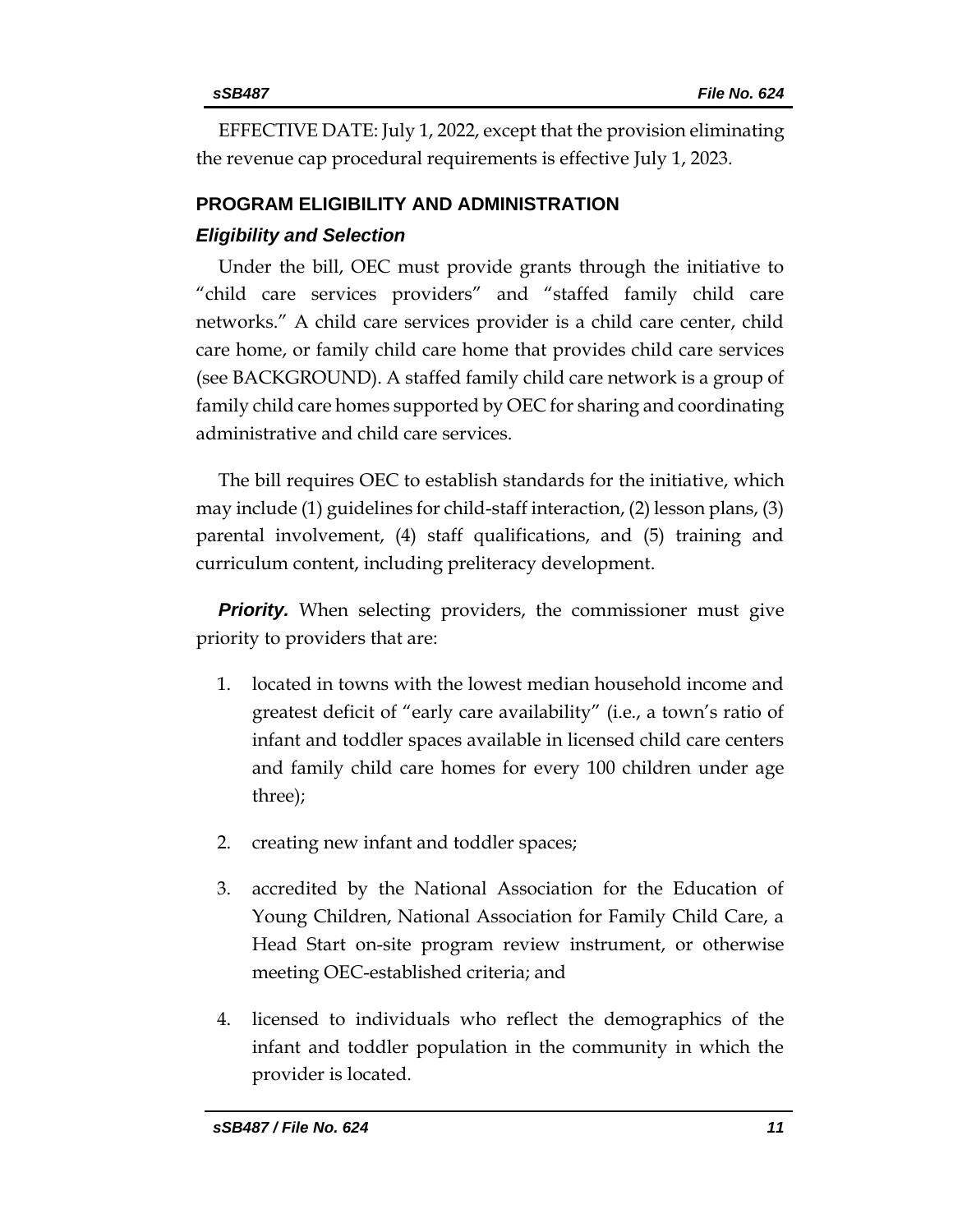#### *Contracts and Grants*

The bill allows OEC to enter into five-year contracts with child care service providers or staffed family child care networks to create new or support existing infant and toddler spaces in child care centers, group child care homes, and family child care homes. The contracts must provide (1) a grant for each infant and toddler space in an amount at least equal to 75% of the market rate, as OEC determines pursuant to the current market rate study required under federal law (presumably the Child Care and Development Block Grant Act, see BACKGROUND), and (2) a bonus of 25% of this grant to any child care service provider that is accredited (as described above).

If the contracted provider is nonaccredited, then OEC must provide additional support to help the provider get accredited within three years after entering into the contract.

The bill also requires that the contracts provide access to and support for family support services totaling at least 10% of the total grant amount. These services include parenting support; information about child development; and assistance to help parents complete their education, learn English, enroll in a job training program, or find a job.

#### **PROGRAM FUNDING**

#### *Revenue Cap Transfer*

Beginning in FY 24, the bill annually transfers to the early care and family support account (see below) an amount equal to the percentage of revenue remaining after the revenue cap is calculated. It requires the Office of Policy and Management to make these funds available quarterly.

The bill eliminates current law's procedural requirements for exceeding the revenue cap. Currently, the legislature may not exceed the cap unless the (1) governor declares an emergency or the existence of extraordinary circumstances and at least three-fifths of the members of each house vote to exceed the percentage for such purposes and (2) appropriation is for the fiscal year in progress only.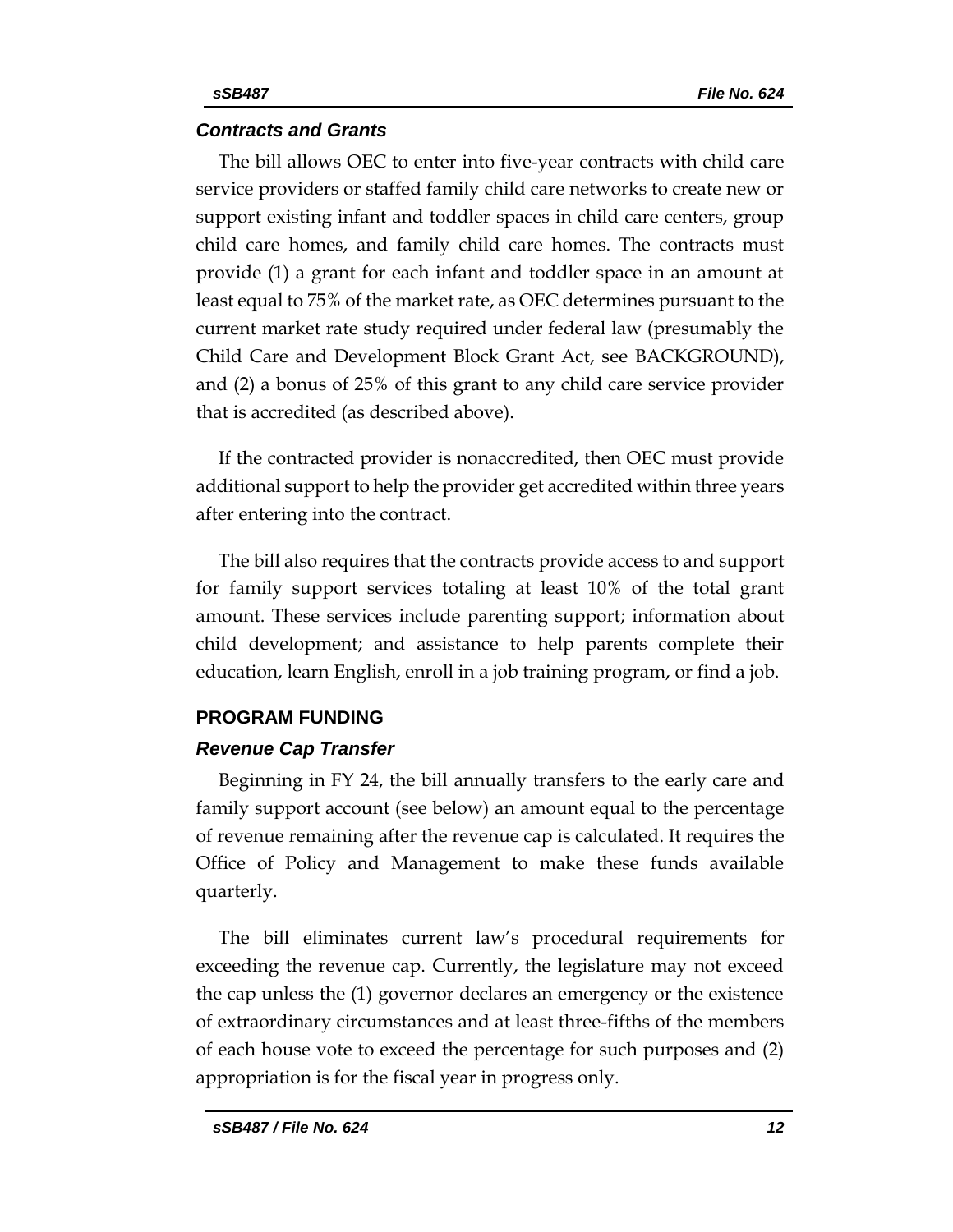## *Initiative Account*

The bill establishes the "early care and family support account" as a separate, nonlapsing General Fund account. It must contain any money the law requires to be deposited in it and must be used by OEC for the initiative the bill establishes.

Under the bill, OEC may use a portion of account funds to do the following:

- 1. provide technical assistance to child care providers planning to expand infant and toddler spaces, including business planning, accreditation support, predevelopment expenses for renovations to an existing building or for new construction, and developing standardized plans and prefabricated buildings;
- 2. develop family support services; and
- 3. develop data collection and evaluation tools for continuous program improvement.

The bill limits the portion of funds that may be used for the above purposes to (1) 50% for FY 24, (2) 35% for FY 25, and (3) 20% in FY 26. Then, beginning with FY 27, OEC may spend up to 10% of account funds for program evaluation, quality improvement, and capacity expansion.

## *Bonds and Smart Start Accounts*

Existing law authorizes bonds for early care and education facility improvement grants, including \$10 million effective in each of FYs 23 and 24. Under current law, OEC may use these bond proceeds for, among other things, expanding the delivery of child care services to infants and toddlers where a demonstrated need exists. Under the bill, OEC may instead use these funds to expand infant and toddler child care services under the initiative the bill establishes. As under existing law, these bond proceeds may also be used for Smart Start, Even Start, and the school readiness program, among other purposes.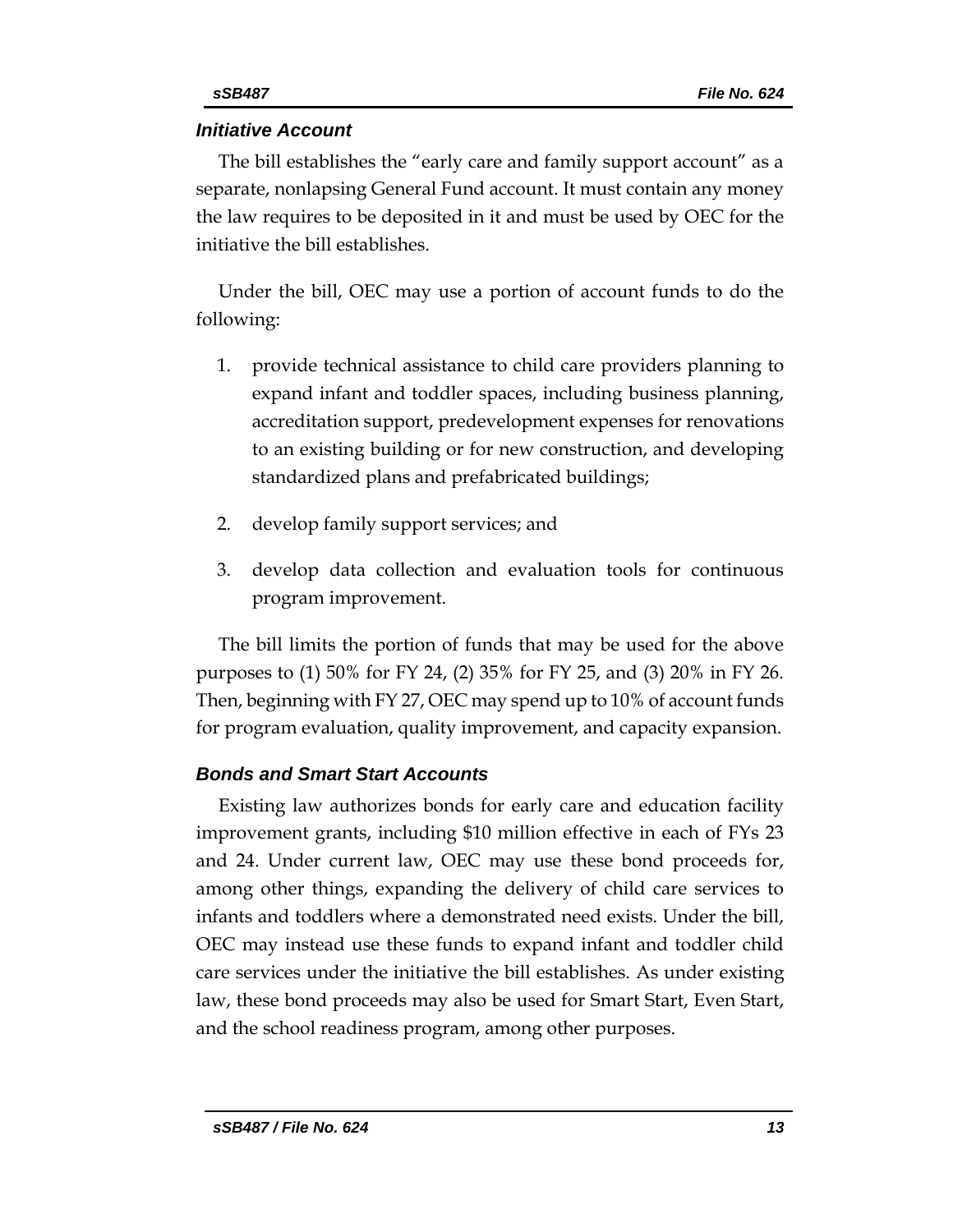The bill also allows the OEC commissioner to use funds in the smart start operating and capital grants accounts for the initiative the bill establishes. The Smart Start program provides competitive grants to school districts to establish or expand public preschool programs.

## **BACKGROUND**

### *Child Care Centers and Homes*

A "child care center" offers or provides supplementary care to more than 12 children outside their own homes on a regular basis.

A "group child care home" offers or provides supplementary care (1) to between seven and 12 children on a regular basis or (2) meets the family day care home definition except that it is not in a private family home.

A "family child care home" is a private family home caring for up to six children, including the provider's own children, not in school fulltime, where the child is cared for between three and 12 hours per day on a regular basis (CGS § 19a-77).

## *Market Rate Survey Under Child Care and Development Block Grant Act*

The Child Care and Development Block Grant (CCDBG) Act authorizes the federal child care subsidy program known as the Child Care and Development Fund (CCDF), which funds the Connecticut Care 4 Kids program. Under the CCDF program, payment rates must be set at a level that ensures equal access for eligible children to childcare services that are comparable to services provided to ineligible children. To ensure adequate payment levels, lead agencies (OEC in Connecticut) must conduct a market rate survey or develop an alternative methodology within two years of adopting their three-year CCDF plan (49 C.F.R. § 98.45 (c)).

#### *Revenue Cap and Bond Lock*

The "revenue cap" prohibits the legislature from authorizing General Fund and Special Transportation Fund appropriations in any fiscal year